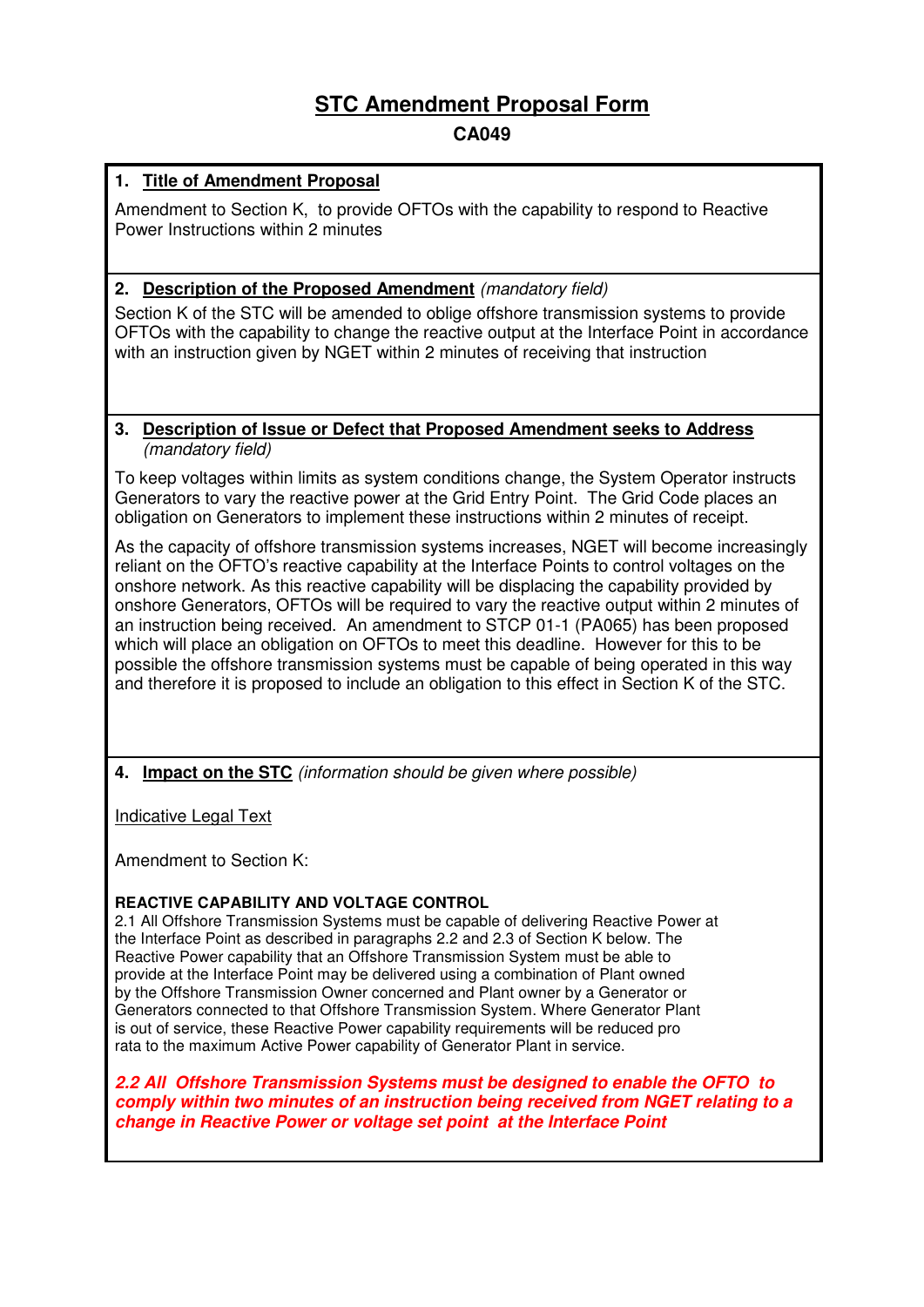**5. Impact on other frameworks e.g. BSC, CUSC, Grid Code** (information should be given where possible)

None identified

- **6. Impact on Core Industry Documentation** (information should be given where possible)
- None identified
- **7. Impact on Computer Systems and Processes used by STC Parties** (information Offshore transmission networks which have been built or at an advanced stage of design may not be capable of meeting the obligation. Therefore a derogation against modification of a start date for obligation to become active may be required.

None identified

## **8. Details of any Related Modifications to Other Industry Codes** (where known)

An amendment to STCP 01-1 (PA065) has been proposed which will place an obligation on OTFOs to respond to an instruction to change reactive output within 2 minutes

### **9. Justification for Proposed Amendment with Reference to Applicable STC Objectives (mandatory field)**

STC Objectives

(b) development, maintenance and operation of an efficient, economical and co-ordinated system of electricity transmission;

The modification will ensure that offshore transmission networks are built in way which will enable NGET to use the reactive capability at the interface point in a timely manner for the purpose of managing voltages on the onshore network. This will mitigate the cost of managing onshore voltages by avoiding :-

- Running generation for voltage control
- Installing additional compensation equipment onshore

| <b>Details of Proposer</b><br>Organisation's Name                                                         | <b>Brian Taylor</b><br><b>National Grid</b> |
|-----------------------------------------------------------------------------------------------------------|---------------------------------------------|
| Capacity in which the<br>Amendment is being proposed                                                      | <b>STC Party</b>                            |
| (i.e. STC Party or other Party as<br>designated by the Authority pursuant to<br>STC section B7.2.2.1 (b)) |                                             |